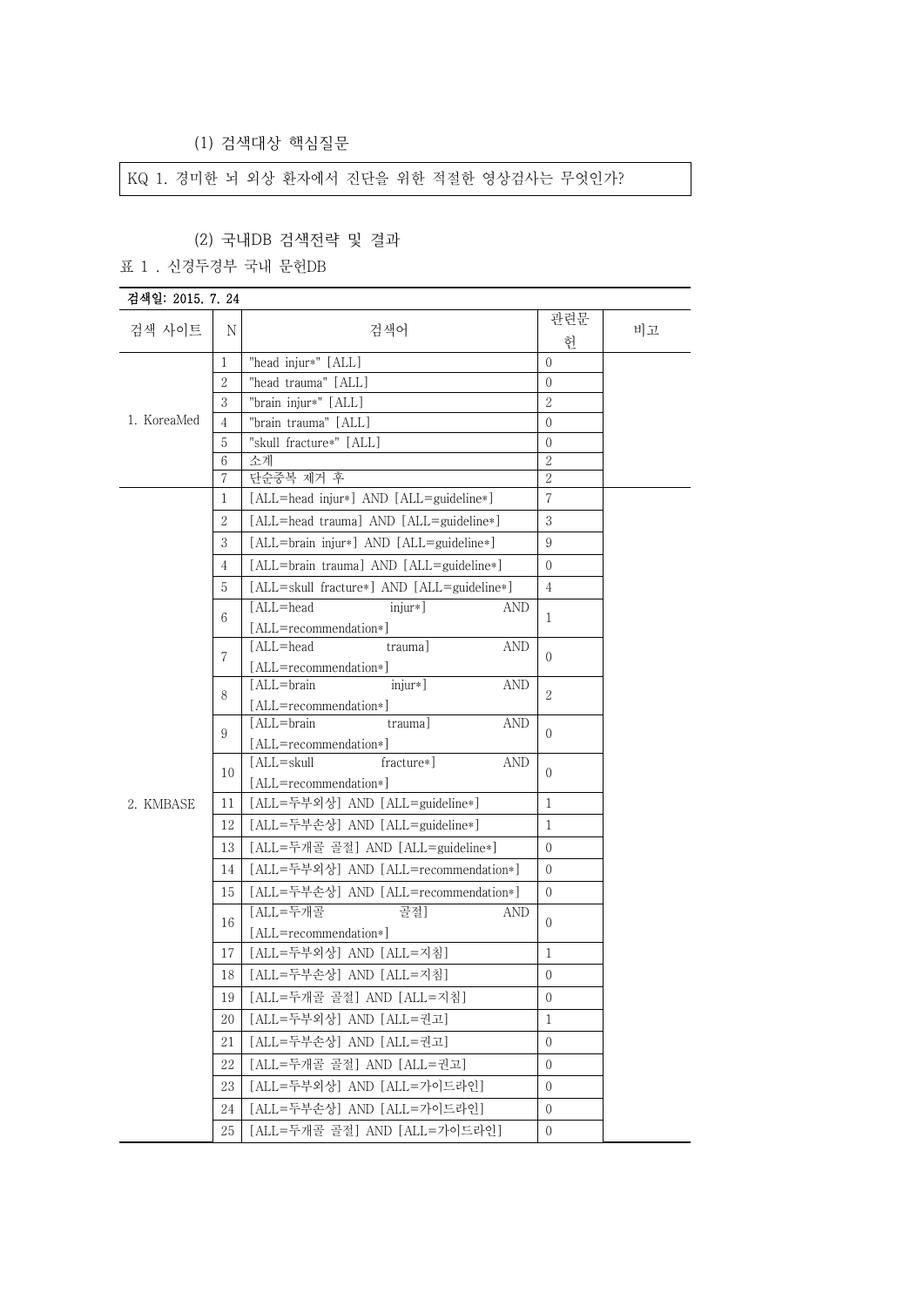### 검색일: 2015. 7. 24

| 검색 사이트 | N  | 검색어       | 관련문<br>허       | 비고 |
|--------|----|-----------|----------------|----|
|        | 26 | 소계        | 34             |    |
|        | 27 | 단순중복 제거 후 | $\overline{ }$ |    |

# 표 2 . 신경두경부 국내 진료지침DB

| 검색사이<br>트 | N | 지침 제목     | 연도 | 개발학회 |
|-----------|---|-----------|----|------|
| 1. KGC    |   |           |    |      |
|           |   | 소계 (0건)   |    |      |
| 2. KoMGI  |   |           |    |      |
|           |   | 0건)<br>소계 |    |      |

# (3) 국외DB 검색전략 및 결과

표 3 . 신경두경부 국외 Ovid-Medline

|          | 검색일: 2015, 7, 23 |                                             |         |  |
|----------|------------------|---------------------------------------------|---------|--|
| 구분       | N                | 검색어                                         | 검색 결과   |  |
|          | $\mathbf{1}$     | exp Head/ or head.mp.                       | 418254  |  |
|          | $\overline{2}$   | brain.mp. or exp Brain/                     | 1504880 |  |
|          | 3                | $1$ or $2$                                  | 1869604 |  |
| P        | $\overline{4}$   | (injur\$ or trauma).mp.                     | 928590  |  |
|          | 5                | 3 AND 4                                     | 160526  |  |
|          | $6\,$            | exp Skull Fractures/ or skull fracture*.mp. | 20009   |  |
|          | $\tau$           | $5$ or $6$                                  | 175421  |  |
|          | 8                | exp Magnetic Resonance Imaging/ or MRI.mp.  | 389515  |  |
|          | 9                | exp Tomography, X-Ray Computed/ or CT.mp.   | 434012  |  |
|          | 10               | Comput\$ Tomogr\$.mp.                       | 212752  |  |
| 검사       | 11               | 9 or 10                                     | 500416  |  |
|          | 12               | X-ray\$.mp. or exp X-Rays/                  | 632121  |  |
|          | 13               | 8 or 11 or 12                               | 1107829 |  |
|          | 14               | 3 AND 13                                    | 242444  |  |
| P&검사     | 15               | 7 AND 14                                    | 23242   |  |
| 포함<br>기준 | 16               | guideline.pt.                               | 15628   |  |
|          | 17               | practice guideline.pt.                      | 20483   |  |
|          | 18               | guideline\$.ti.                             | 54058   |  |
|          | 19               | recommendation\$.ti.                        | 26289   |  |
|          | 20               | $OR/16-19$                                  | 91434   |  |
|          | 21               | 15 AND 20                                   | 127     |  |
| 종합       | 23               | limit 22 to $yr="2000 - Current"$           | 111     |  |
|          | 24               | 단순중복 제거 후                                   | 109     |  |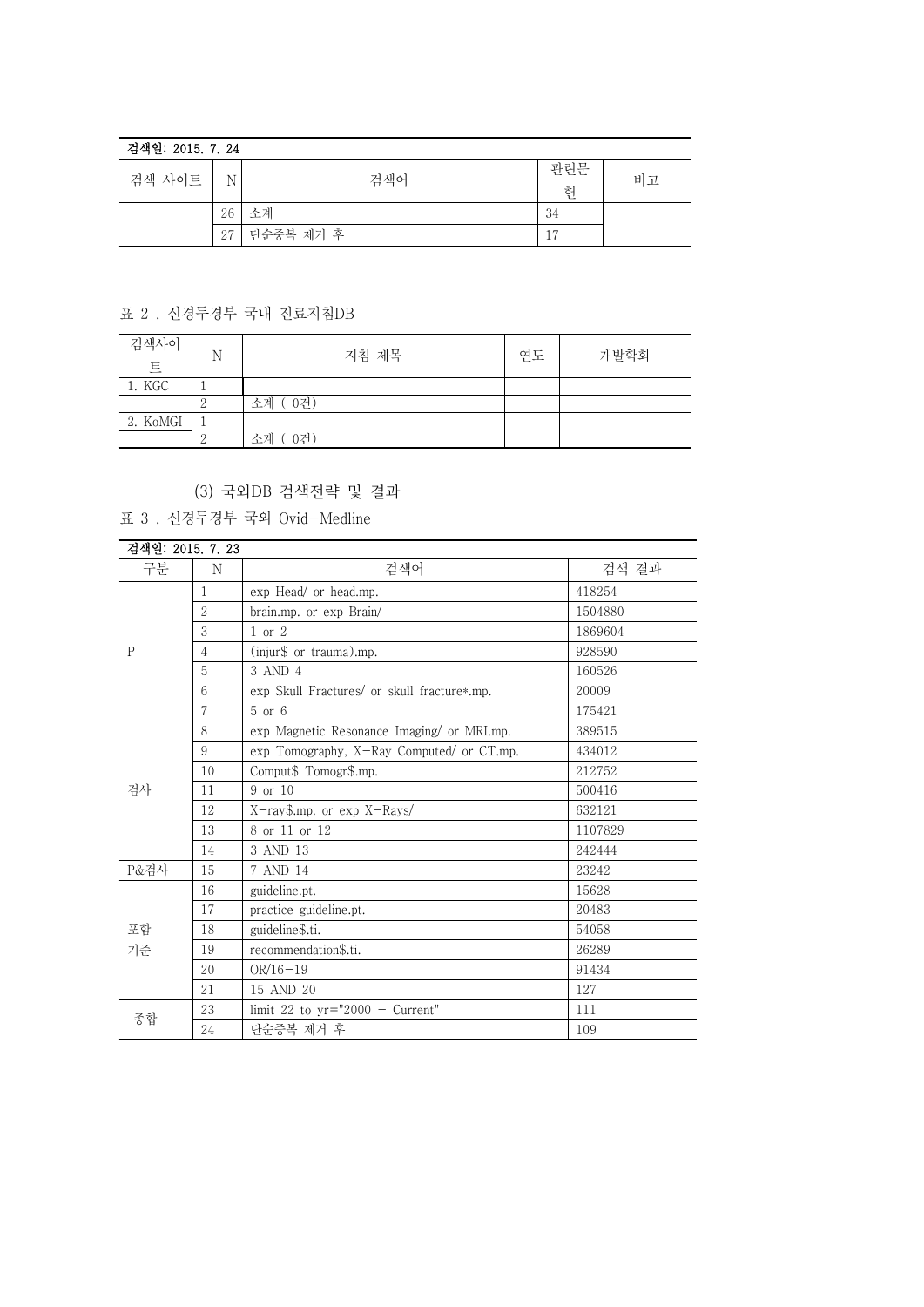| 검색일: 2015. 7. 24 |                 |                                                                |         |
|------------------|-----------------|----------------------------------------------------------------|---------|
| 구분               | N               | 검색어                                                            | 검색 결과   |
|                  | $\mathbf{1}$    | exp head/ or head.mp.                                          | 624290  |
|                  | $\overline{2}$  | exp brain/ or brain.mp.                                        | 1846988 |
|                  | 3               | $1$ or $2$                                                     | 2377670 |
|                  | $\overline{4}$  | exp injury/ or injur\$.mp.                                     | 1830686 |
| $\mathbf{P}$     | 5               | trauma.mp.                                                     | 229643  |
|                  | 6               | $OR/4-5$                                                       | 1885246 |
|                  | $\overline{7}$  | 3 AND 6                                                        | 350529  |
|                  | $\,8\,$         | skull fracture\$.mp. or exp skull fracture/                    | 20365   |
|                  | $9\phantom{.0}$ | $OR/7-8$                                                       | 359943  |
|                  | 10              | MRI.mp. or exp nuclear magnetic resonance imaging/             | 636290  |
|                  | 11              | CT.mp. or exp whole body CT/                                   | 362343  |
| 검사               | 12              | exp computer assisted tomography/ or Comput\$ To<br>mogr\$.mp. | 707605  |
|                  | 13              | X-ray\$.mp. or exp X Ray/                                      | 380774  |
|                  | 14              | $OR/10-13$                                                     | 1595678 |
|                  | 15              | 3 AND 14                                                       | 417101  |
| P&검사             | 16              | 9 AND 15                                                       | 72222   |
| 포함<br>기준         | 17              | guideline\$.ti.                                                | 69884   |
|                  | 18              | recommendation\$.ti.                                           | 32714   |
|                  | 19              | $OR/17-18$                                                     | 100889  |
|                  | 20              | 16 AND 19                                                      | 297     |
|                  | 21              | limit 20 to $yr="2000 - Current"$                              | 265     |
| 종합               | 22              | 단순중복 제거 후                                                      | 264     |

표 4 . 신경두경부 국외 Ovid-Embase

## 표 5 . 신경두경부 국외 GIN

| 검색일: 2015. 7. 22 |              |              |  |
|------------------|--------------|--------------|--|
| N                | 검색어          | 검색 결과        |  |
|                  | head injury  |              |  |
|                  | head trauma  | റ<br>↵       |  |
|                  | brain injury |              |  |
|                  | brain trauma |              |  |
| 5.               | 단순중복 제거 후    | 2<br>$\cdot$ |  |